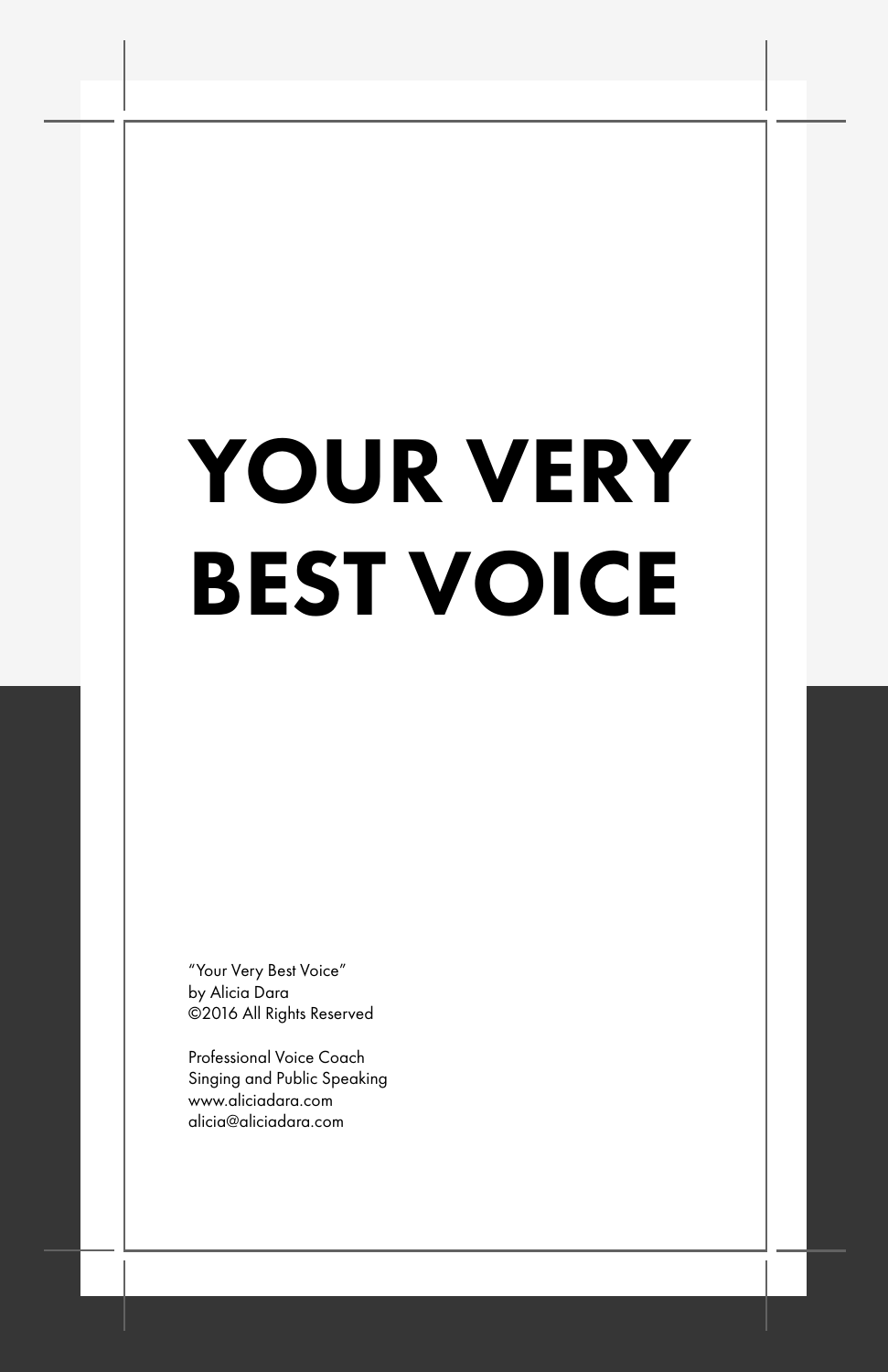# TABLE OF CONTENTS

- $\mathbf{(2)}$  INTRODUCTION
- $\mathbf{a}^{\mathsf{T}}$  ) THE THREE ESSENTIALS OF VOCAL STRENGTH
- DIAGRAMS: VOCAL CORDS, DIAPHRAGM, AND PROPER POSTURE  $\mathbf{5}$
- $\mathbf{8}$  PRACTICE TIPS
- $(9)$  GOOD AND BAD HABITS
- $\left( 11\right)$  -HELPFUL SUPPORTS FOR YOUR VOICE
- $(12)$  FURTHER INFORMATION
- $\left(13\right)$  NOTES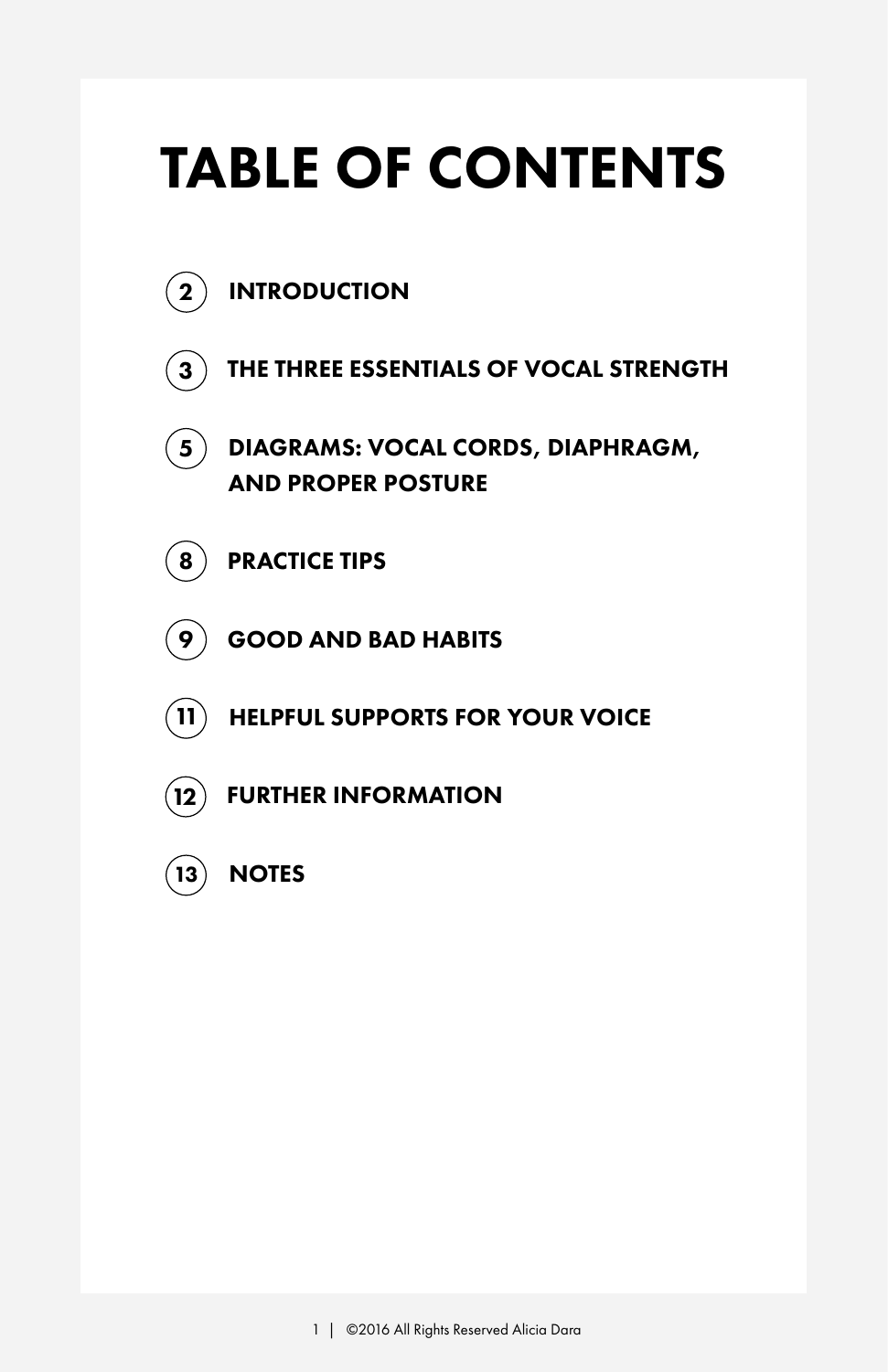The human voice is not just a vehicle of communication, it is a powerful instrument of emotion, presence, and connection. As unique as a fingerprint and as vital as a heartbeat, your voice helps you connect with others, and make your place in the world. Improving your voice can have a measurable effect on your life as you learn to project your personal strengths when you speak. These qualities can be your signature whenever you're faced with a new challenge.

A strong voice is certainly associated with leadership, but the purpose of building a voice is not to dominate others, or intimidate them with your presence. Rather, it's important to train your voice in service of your community- particularly in the workplace, in group social settings, or in a crisis, your voice can help facilitate an outstanding experience with your vocal skills. Being able to speak clearly and with confidence makes your communication more effective, instills confidence in others, and shows people where you stand. It also sets the tone for the group, and helps the group dynamic flow the way it should.

This short booklet is designed to help you create your very best voice. It contains information, techniques, and tips that I've gathered over 20 years as a professional voice teacher and coach.

I hope you find it helpful! Please feel free to contact me directly if you would like private coaching, or a workshop for your team.



Sincerely,

Alicia Dara Professional Voice Coach alicia@aliciadara.com www.aliciadara.com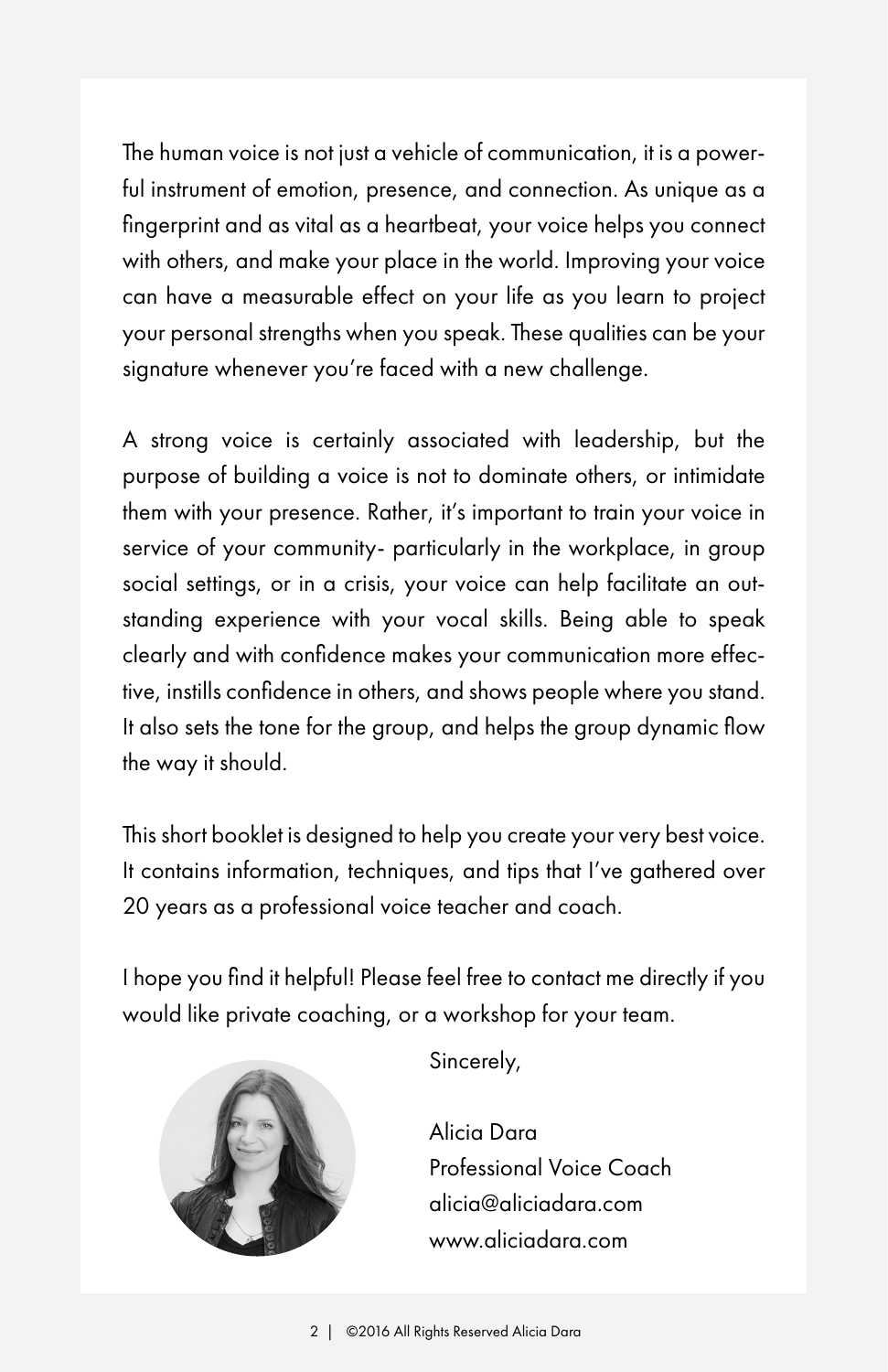#### THE THREE ESSENTIALS OF VOCAL STRENGTH

In order to be an effective public speaker, you must be able to project your voice. Projection comes from strong, sustained breath support provided by the diaphragm muscle. Volume is important, but speaking at a consistent high volume sounds a lot like shouting. Using your voice's natural resonance is much more compelling, and will help showcase your own unique vocal qualities. The "Three Essentials of Vocal Strength" are designed to help your voice become strong, flexible, and memorable. They involve your entire body, from head to toe, for this purpose.

#### POSTURE AND ALIGNMENT  $\left( \mathbf{1}\right)$

Standing and sitting with good, supported posture is crucial to the power of the diaphragm muscle. It's also important for the position of your head and neck to be relaxed but aligned, so that your vocal cords can work properly without extra tension. Make sure that your middle section is upright, supported by your back muscles, so that your belly can expand as you inhale. Develop the habit of making postural adjustments every time you sit down or stand up, and check in with your alignment during the day.

#### $(2)$  BREATH SUPPORT

Strengthening your connection to the diaphragm muscle and learning how to breathe deeply and effectively, will help you bring your very best voice to everything you do. Practice breathing slowly and deeply whenever possible. Work with a voice teacher or coach who can design custom exercises that will build strength and stamina in your respiratory system.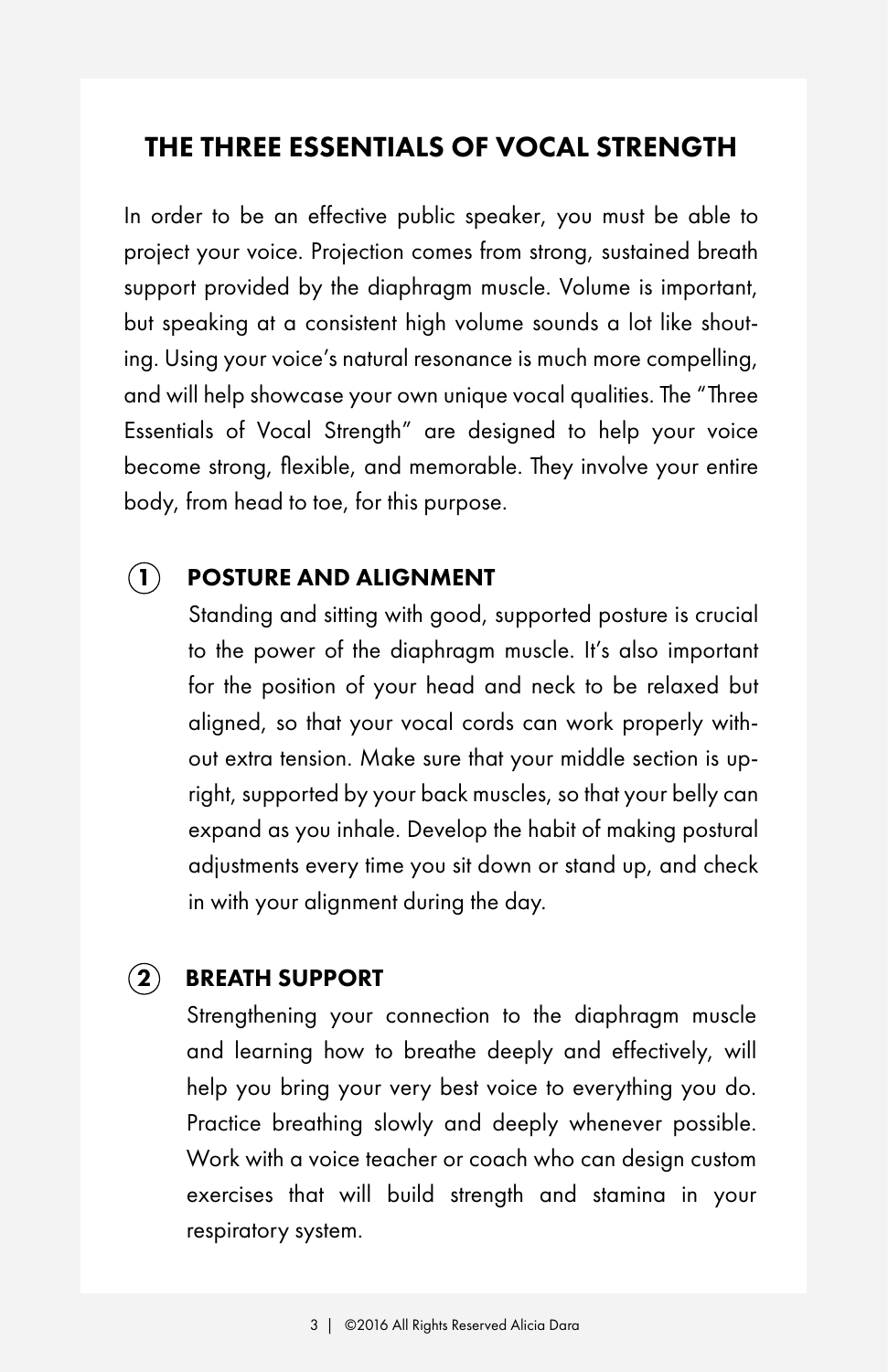#### 3 CENTER PITCH

Most of us speak at a certain pitch that enables us to be heard in everyday conversation. For public speaking, we usually need to raise this pitch. Higher sounds travel farther, and you'll be able to better project if you are speaking slightly higher in your vocal range. It's important to note that raising your center pitch should not increase tension in your voice, but rather help you open up the natural resonance that is available to you with full breath support. This resonance is the most powerful expression of your voice.

The feeling of speaking with strong breath support in your centerpitch, with full resonance, takes awhile to get used to. A good voice coach can help you work on your voice until it sounds and feels natural. Daily practice of the "Three Essentials" will also help you toward this goal.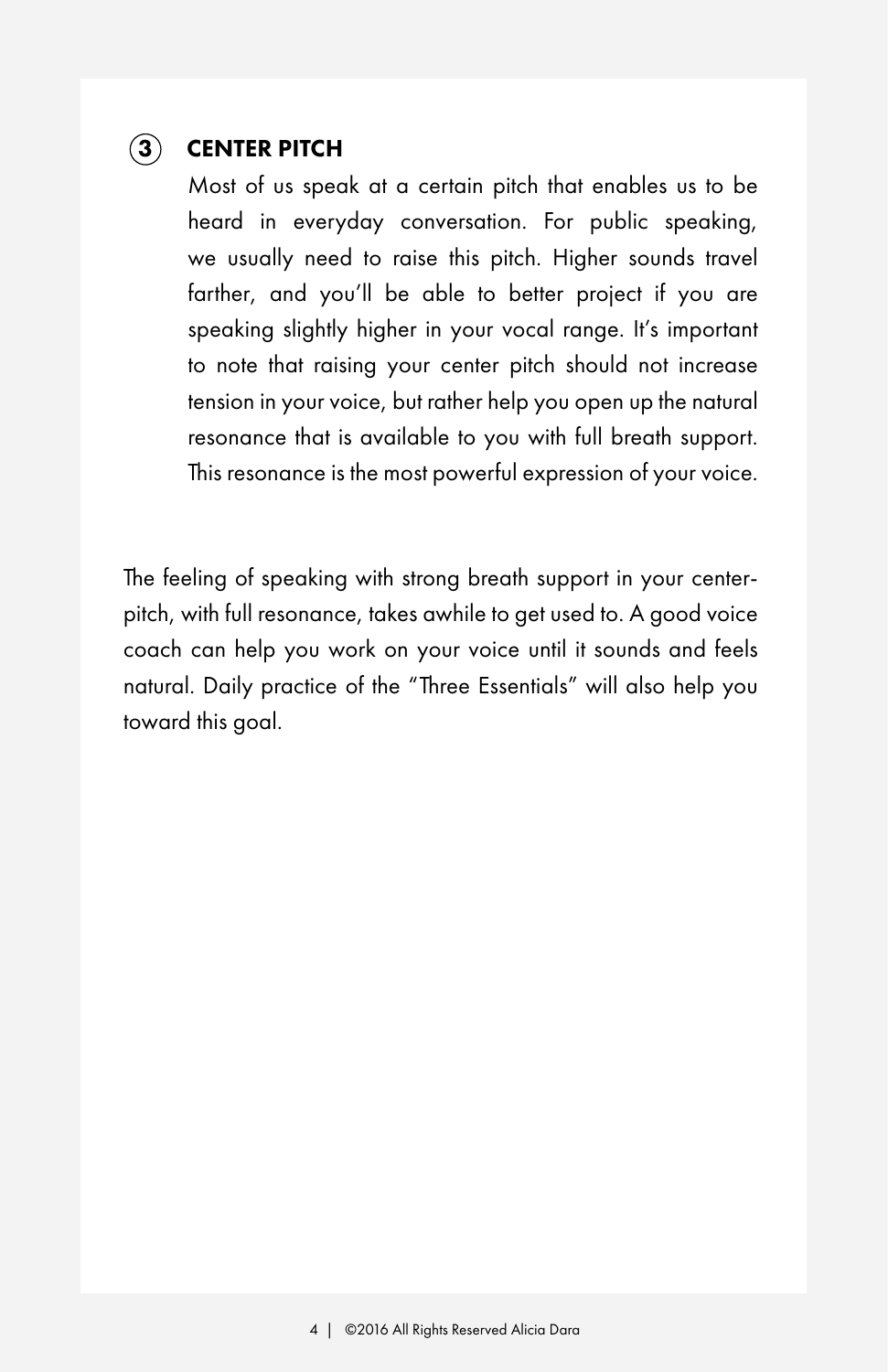## DIAGRAMS: VOCAL CORDS, DIAPHRAGM, AND PROPER POSTURE



#### VOCAL CORDS

Your voice is an instrument of communication, located at the base of the throat in an area called the larynx, and is about twice the size of a quarter. The larynx sits on top of the trachea (windpipe), which delivers air through the vocal cords as they vibrate, creating sound. The vocal cords are not made of muscle tissue, but like muscles they can get stronger and more flexible with proper exercise. Without breath support and good control of the diaphragm muscle, the vocal cords have to work too hard, creating tension, strain, hoarseness, and even loss of voice. It can take time to build proper breath support. A good voice coach can help you develop a regular practice routine, and instruct you on how to maintain it for maximum impact and improvement.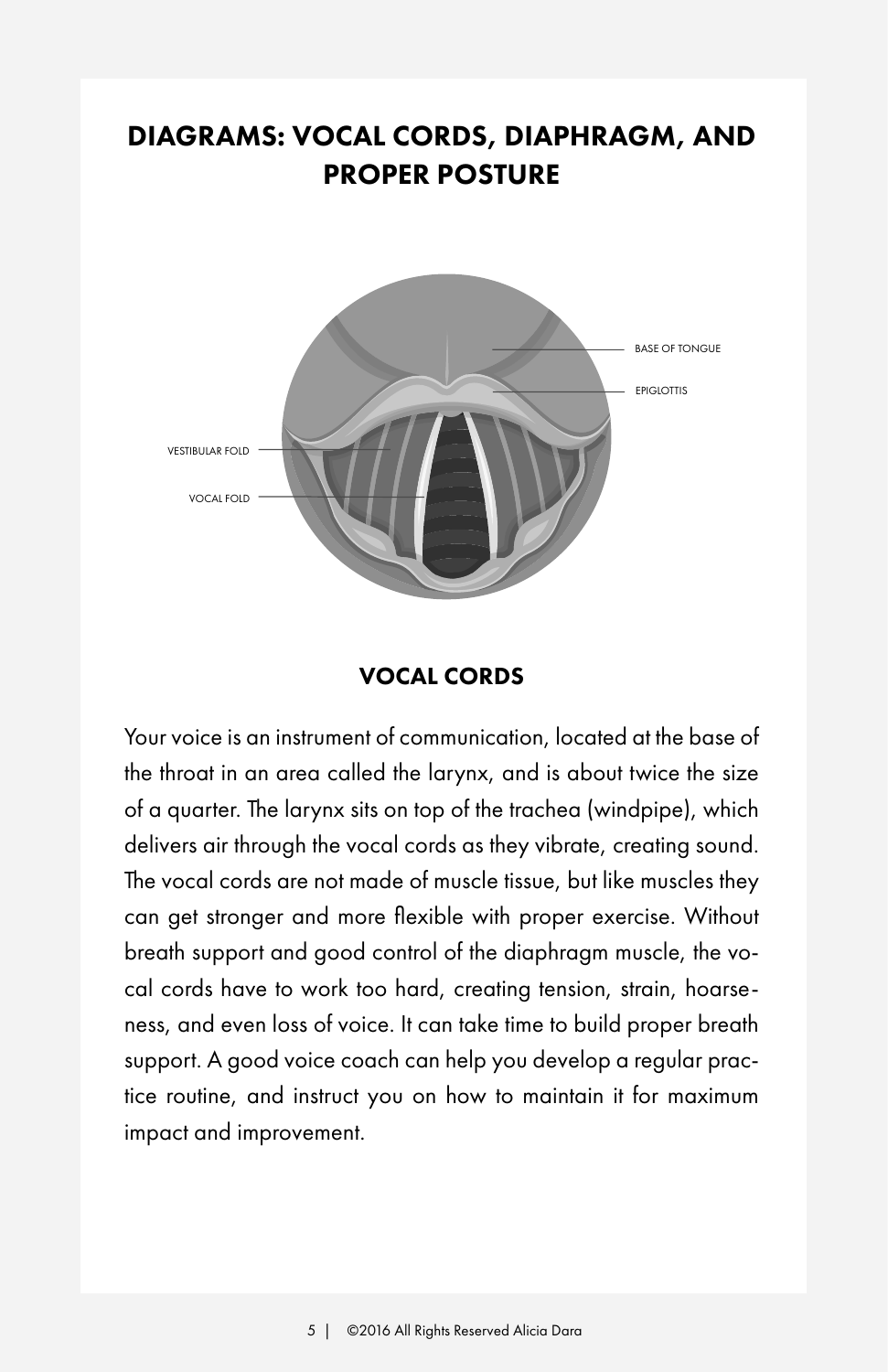

#### **DIAPHRAGM**

Breath support is the key to a strong, resonant voice. Without it your vocal cords have to tighten and strain, causing problems that can damage your voice over time. The feeling of breath support comes from the respiratory system, but the lungs cannot inhale and exhale on their own. The diaphragm is the primary muscle used for drawing air into the lungs and pushing it back out again. We call the diaphragm the "Platform of Power" because its function is so vital to the strength and stamina of the voice. A proper inhalation should feel like expanding into the belly (NOT raising the chest and shoulders!). Imagine that you are inhaling and exhaling through the navel. Avoid tight belts, waistbands, and other garments that might prevent this movement.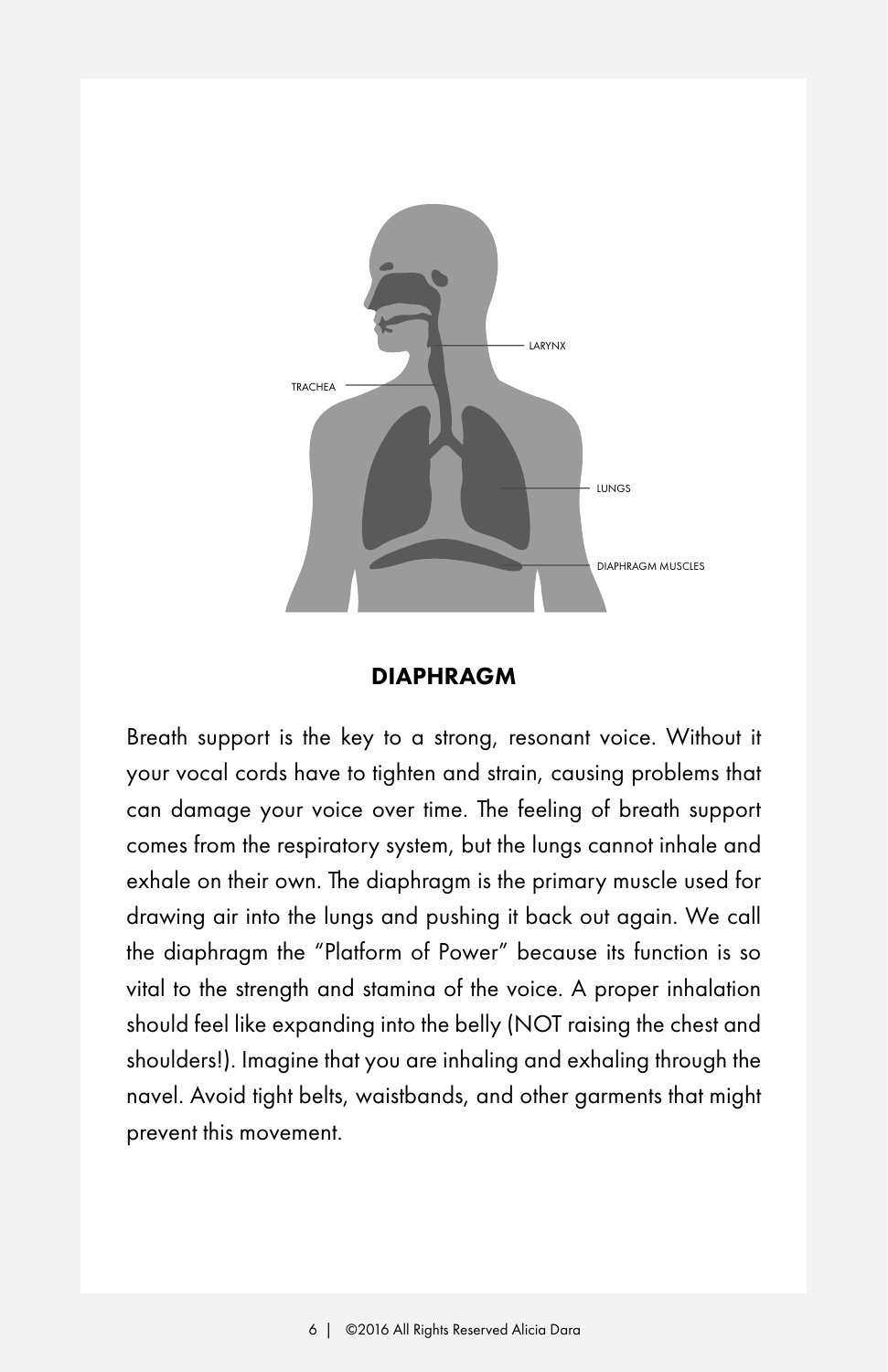

PROPER POSTURE

Proper alignment is essential for a strong voice. If you are slouching, leaning, or misaligned, you could be preventing the diaphragm from delivering full breath support to your voice. The feeling of proper alignment is active and engaged, but not tense. Whether sitting or standing, the middle section of your torso should be upright, supported by your back muscles, and your sternum should be lifted slightly. Allow the head to float lightly on the neck as the spine elongates and moves into place. When standing, keep your feet shoulder-width apart, and make sure your knees are unlocked. Don't allow your rear to stick out too far, tuck it under slightly until you find a middle position that feels strong but relaxed.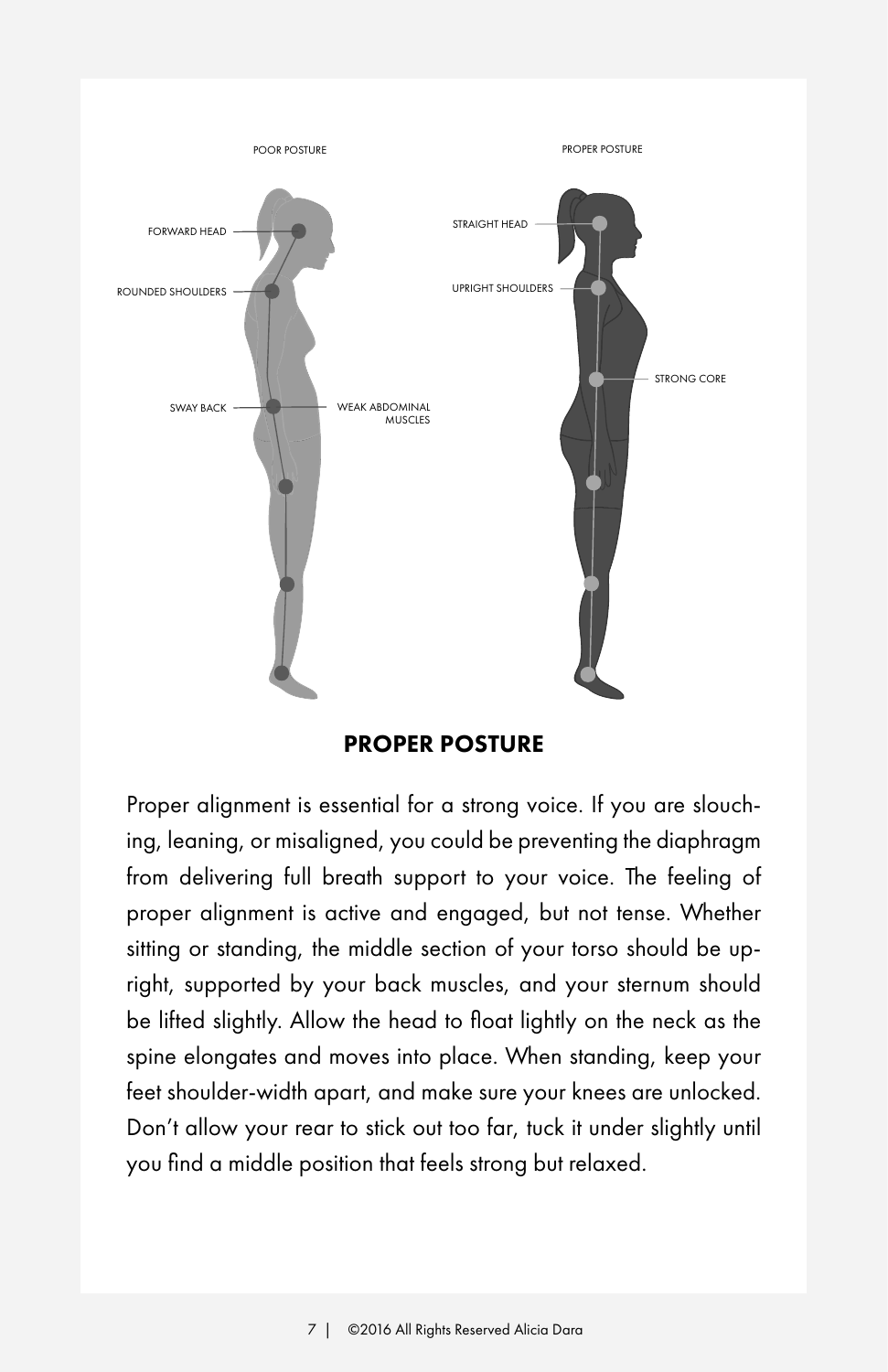#### PRACTICE TIPS

The voice you have is yours to work with. *Your voice will grow stronger and more confident only if you practice regularly.* When you have a public talk coming up, plan for a minimum of 3 weeks preparation if possible. Stand in front of a mirror and practice your body alignment, deep breathing, and center pitch as you go through your piece. Remember to warm up your voice before you start. Here are some everyday warm-ups that can help:

**Deep breathing:** Observe your breathing throughout the day and notice when it feels limited. Relax any tension and allow your belly to expand as you inhale (imagine that you're inhaling and exhaling through the navel). Especially when you feel anxious or nervous, practice this deep belly breathing and let it work its magic.

Put on your favorite songs or music and hum along. This is a great one to do on your commute. Humming is a light, gentle way to get your voice moving. Stay within a comfortable range, not too high or too low, until you feel your voice getting warmer.

*Vocal dives:* Pick a note near the top of your vocal range and, using the syllable "HAH", fall down to the lower part of your range (stop before you get to the very bottom). You can do this with all the vowel sounds. Start at a quiet volume, and gradually get louder as your voice starts to stretch out. Remember to take a deep belly breath before each one.

*In noisy social situations, practice talking higher, not*  **louder.** Make sure to use full breath support to minimize vocal strain. Carry lozenges with you and use them when needed.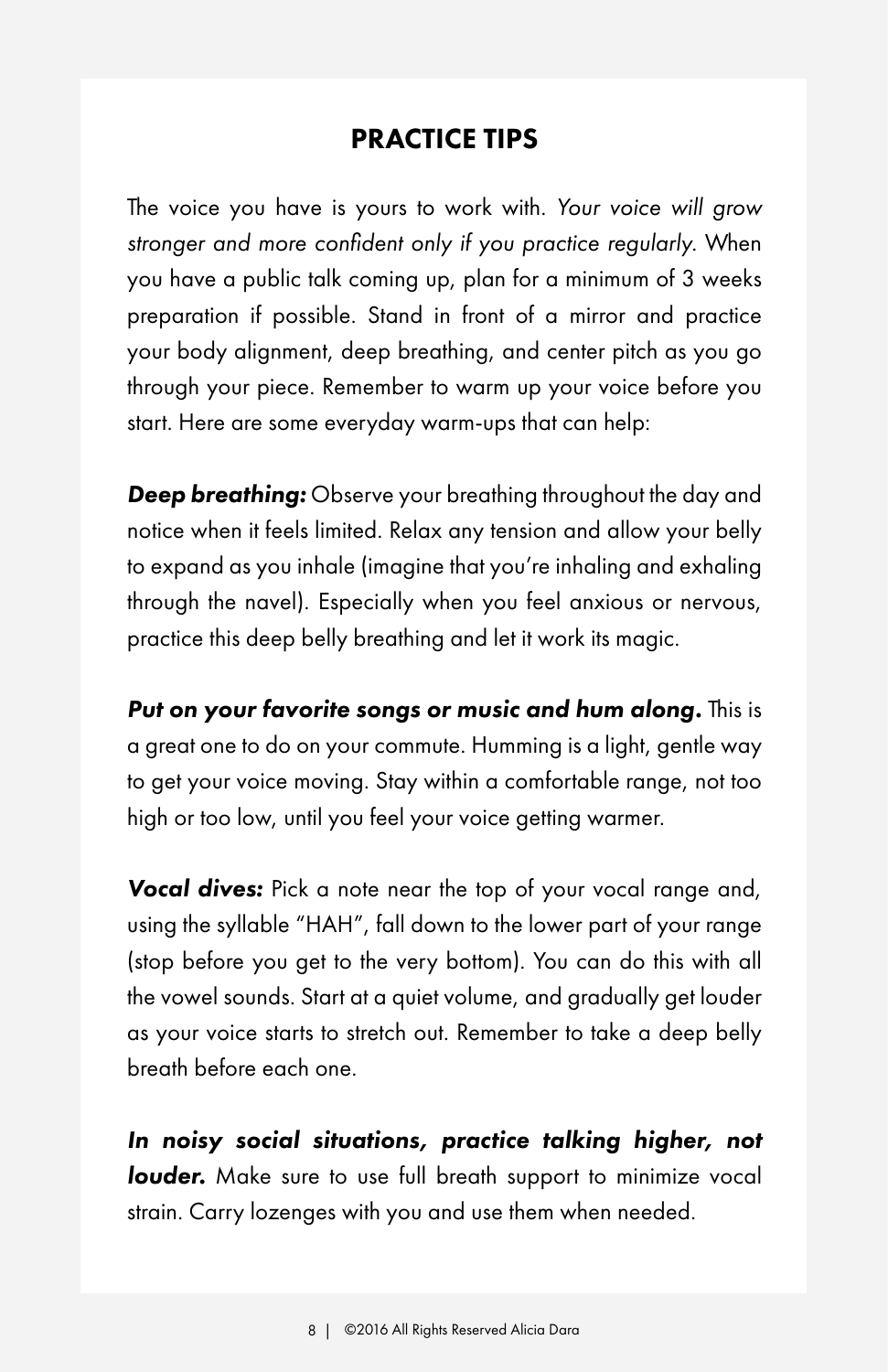#### GOOD AND BAD HABITS

#### *THE GOOD*

*Vocal rest:* Your voice was not meant to be used 24/7. Like all of your body, it needs to rest and recharge in order to work properly. Regular sleep is essential, but you might also need to rest your vocal cords during the day, especially if you're feeling hoarse. Wear a sticker that says "Vocal Rest", and point to it when someone wants to speak with you. Stay completely mute for 2-3 hours and let your voice rest and heal.

*Regular cardiovascular exercise:* Your voice depends on strong support from the diaphragm and lungs. Keeping your respiratory system in great shape will help you build the best voice you've got. Even light cardio, like walking, can have a good effect.

*Boosting immunity:* Colds, coughs, and flu can take a huge toll on your voice. Prevent them by maintaining good health habits and boosting your immunity when it feels low. Vitamin C, flu shots, and limiting sugar from your diet will go a long way toward keeping you, and your voice, healthy and strong.

*Hydration:* Water is vital to the condition of your voice. The tiny capillaries that pump blood to your larynx, and keep your vocal cords healthy and strong, will have to work much harder if you fall behind on your H2O intake. Start your day with a tall glass of water, and follow up with more later on.

*\*DISCLAIMER: Always check with your doctor before trying any new medicine or medical product, including vitamins, herbal medicines and homeopathic remedies.*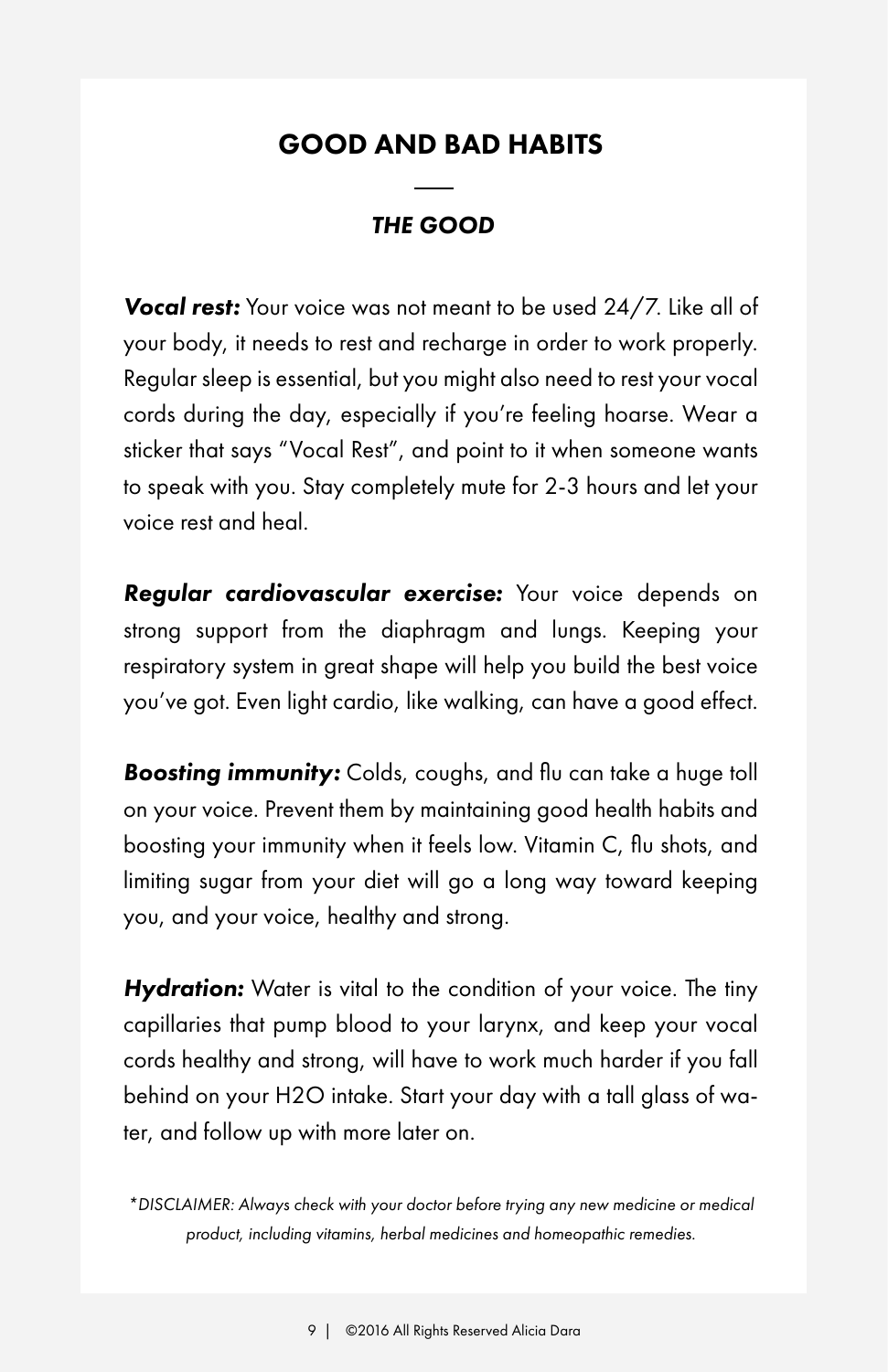#### *THE BAD*

**Smoking:** Smoking is the fastest way to weaken your voice. Avoid it completely if you want to sound your best, and stay away from secondhand smoke, woodsmoke, and any hot, smoky environment.

*Too much coffee and acidic foods:* Even a small amount of heartburn can cause acid from your esophagus to inch up and spill over onto the top of your vocal cords, especially when sleeping. This issue could have a huge effect on your voice if left untreated.

*Coughing:* The sound of coughing is the sound of your vocal cords scraping together, causing painful inflammation and hoarseness. Soothing and/or suppressing a cough keeps your vocal cords from weakening.

**Throat clearing:** Too much throat clearing can also cause inflammation on your vocal cords. Drink a sip of water and see if that fixes the problem before you scrape your vocal cords together. Take a deep breath before you speak so your voice is fully supported.

**Dairy products:** Dairy products create extra mucus in the throat, causing a need for continued throat clearing. Eliminate dairy from your diet to enjoy the clearest, purest sound of your voice.

*\*DISCLAIMER: Always check with your doctor before trying any new medicine or medical product, including vitamins, herbal medicines and homeopathic remedies.*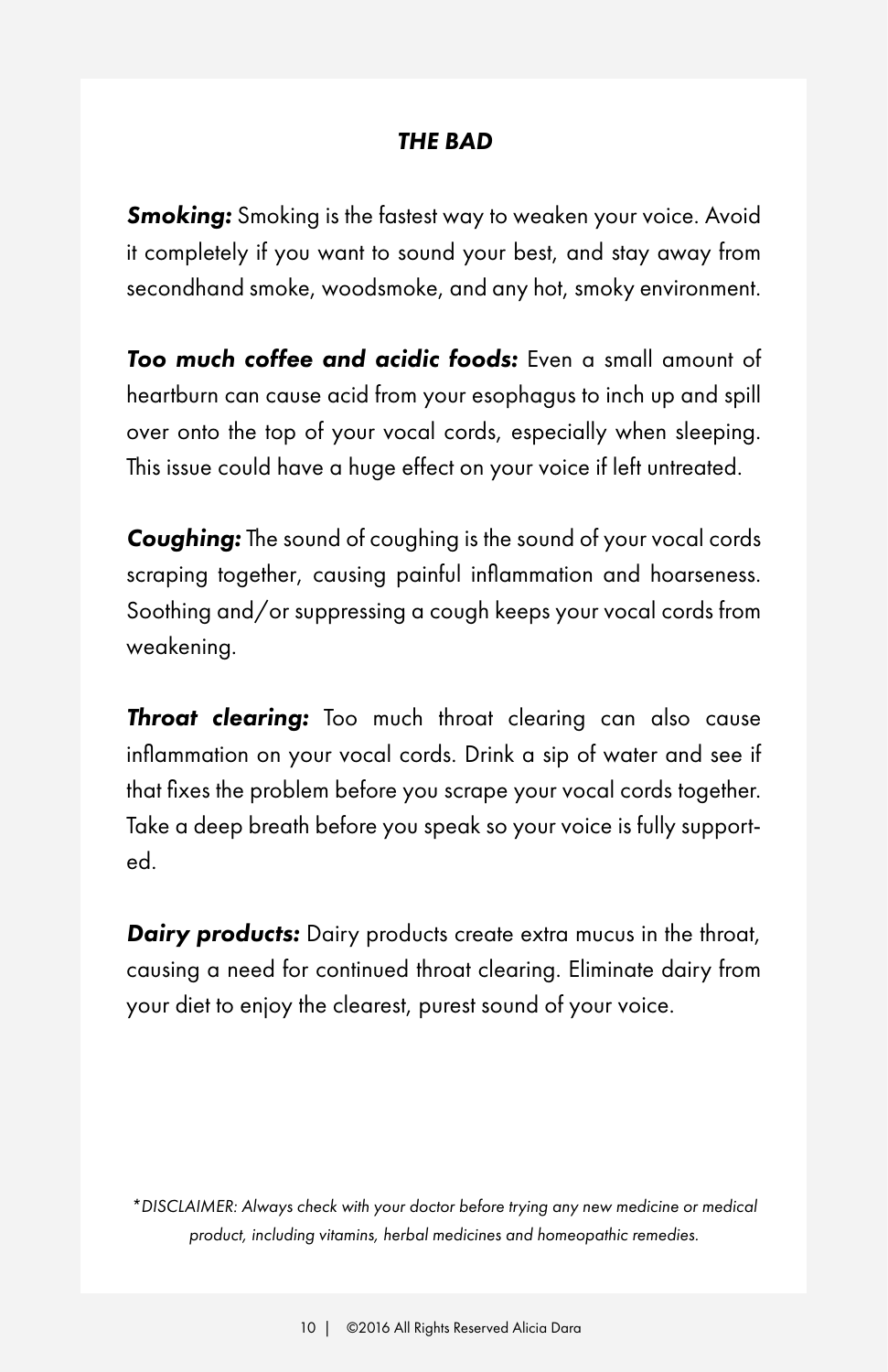### HELPFUL SUPPORTS FOR YOUR VOICE

Your voice needs to be cared for and nourished in order to perform at its peak. The following is a list of items\* that can aid you in your voice care regimen:

*Ricola lozenges* - These lozenges are made with a special herbal formula that soothes and restores the throat. They have a sweet, herbal, slightly minty taste.

*Satori Vocal Rescue* - Throat spray that soothes and refreshes, with a minty/vegetal aftertaste. *(Contains herbal ingredients that may interact with drugs. Contains grain alcohol.)*

*Herb Pharm Soothing Throat Spray Immune Support* - Does double-duty as a powerful throat soother and immunity booster. A strong herbal taste that lingers. *(Contains herbal ingredients that may interact with drugs. Contains grain alcohol.)*

*Boiron Roxalia* - A homeopathic remedy for voice strain and hoarseness. This product is restorative, not curative. It can work well if takes right at the onset of symptoms, but it can't bring your voice back from total laryngitis. *(Check with your doctor before using Homeopathic remedies.)*

*Humidifier* - A humidifier in the bedroom can soothe your throat and respiratory system while you sleep. Choose a small one and place it close to the bed. Make sure to follow instructions for cleaning, and clean it regularly.

*\*DISCLAIMER: Always check with your doctor before trying any new medicine or medical product, including herbal medicines, vitamins, a humidifier, and homeopathic remedies.*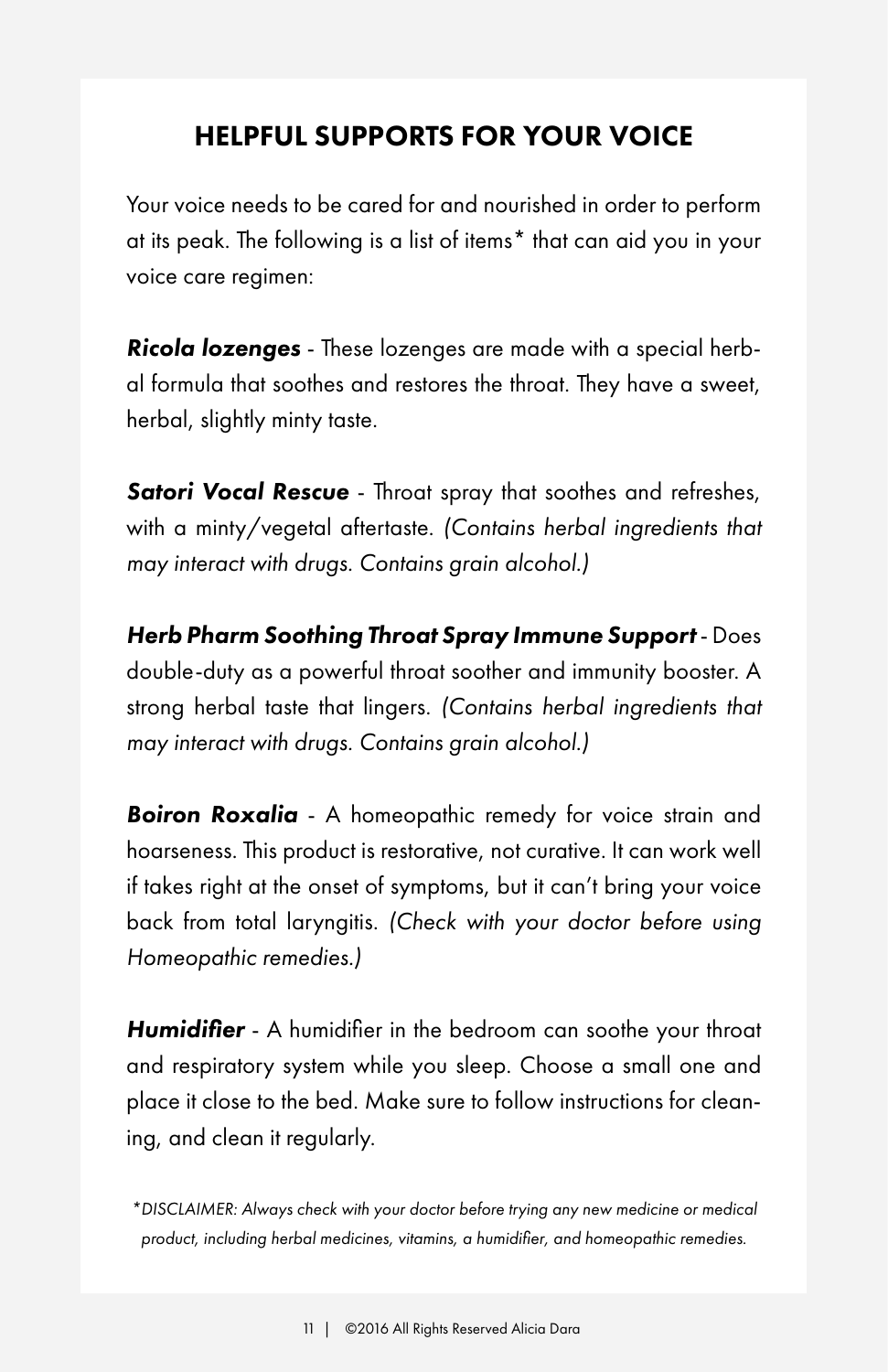"Your Very Best Voice"

by Alicia Dara

Professional Voice Coach, Singing & Public Speaking www.aliciadara.com | alicia@aliciadara.com

Alicia is a Seattle-based voice educator and creativity coach with over 20 years experience. Clients include members of Amazon, Microsoft, Seattle Trade Commission, Core Power Yoga, Windermere, and Planned Parenthood. She teaches "Public Speaking Bootcamp" workshops for corporate clients, and private lessons. Alicia's "Vocal Strength for Attorneys" workshop is approved for CLE credits by the Washington State Bar Association. The 2-hour workshop takes place on site, and includes an informational lecture, demonstration, and individual voice coaching for each workshop participant.

As a singing teacher Alicia has taught many Seattle musicians including Nick Foster, Matt Strutynski (VanEps), Heather Thomas (Mary Lambert band), and members of Visqueen, Campfire OK, Maktub, Land of Pines, The Local Strangers, North Twin, The Blood Brothers, Pretty Girls, and The Break-Up. As a musician, she has released 5 solo records and 3 with her current bands Diamondwolf and The Volcano Diary.

Alicia is the founder of ADMC Creative, a consulting and coaching company for individuals and businesses who are interested in mastering their creativity through individual coaching, group workshops, office culture consulting, and lectures. Her writings about creativity have appeared on The Write Life, and Daily OM.

Contact Alicia directly to book a workshop or private lesson. alicia@aliciadara.com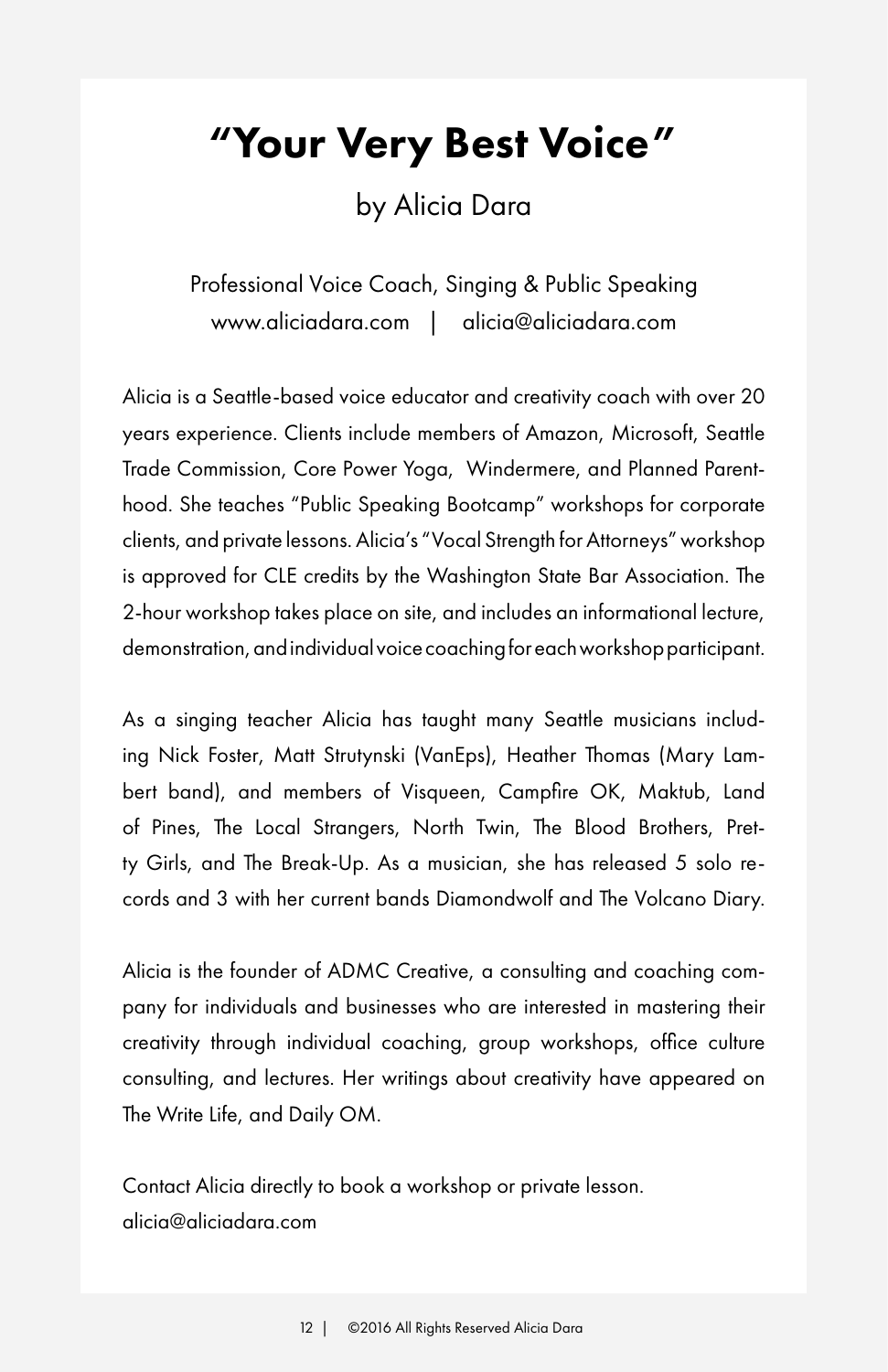| <b>NOTES</b> |
|--------------|
|              |
|              |
|              |
|              |
|              |
|              |
|              |
|              |
|              |
|              |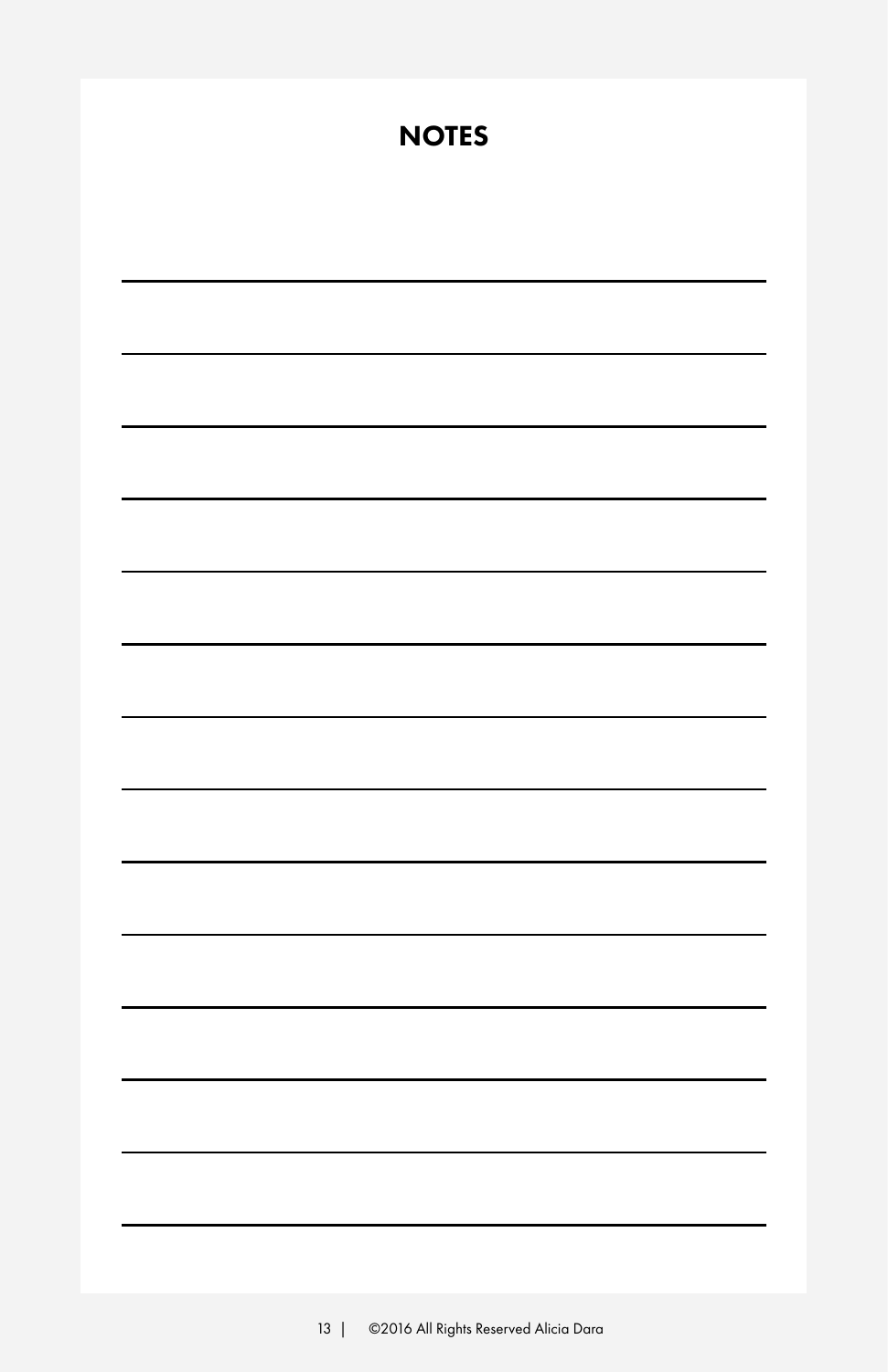| <b>NOTES</b> |
|--------------|
|              |
|              |
|              |
|              |
|              |
|              |
|              |
|              |
|              |
|              |
|              |